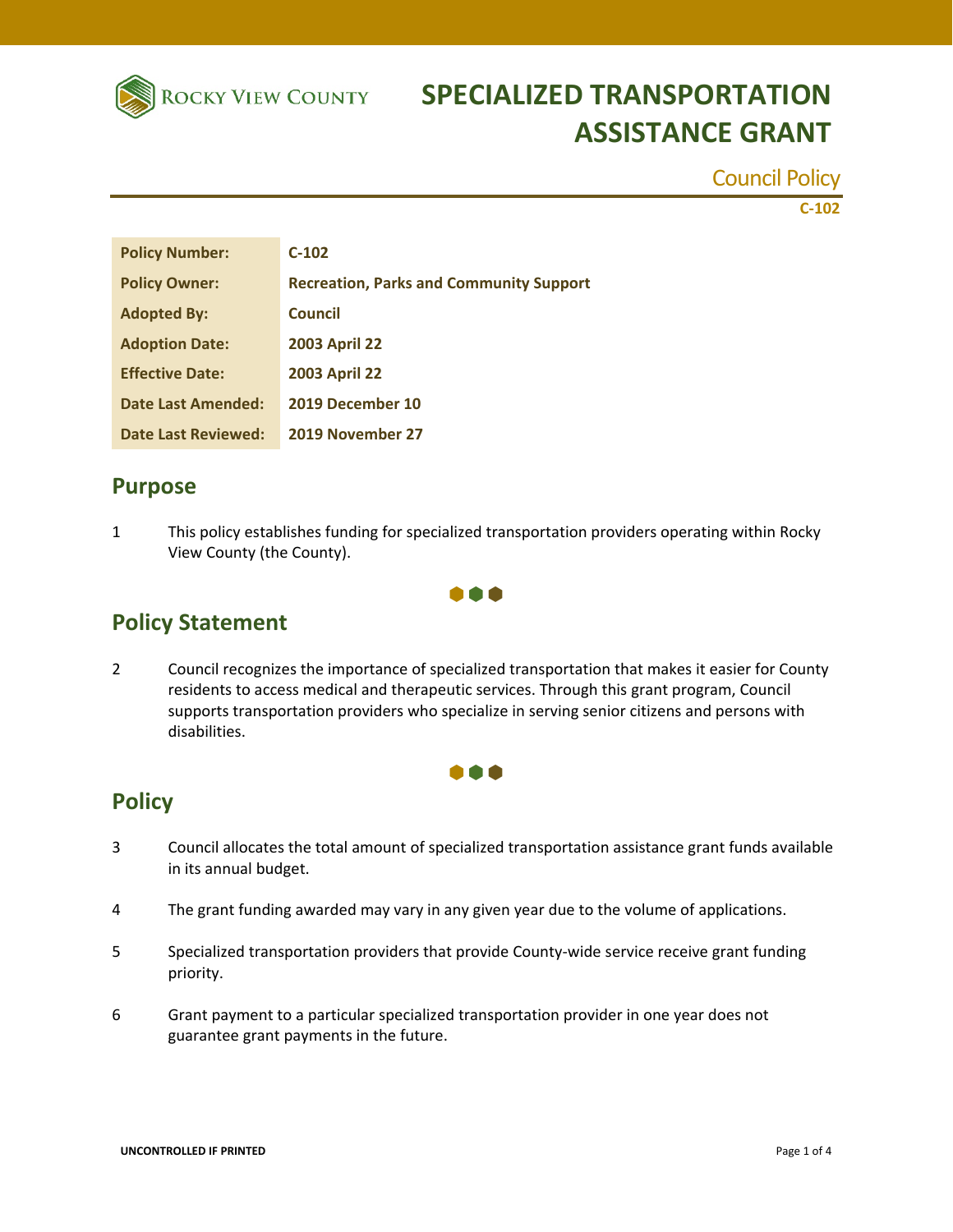

# **ROCKY VIEW COUNTY SPECIALIZED TRANSPORTATION ASSISTANCE GRANT**

Council Policy

**C‐102**

- 7 Specialized transportation providers:
	- (1) are eligible for grant funding to support transportation needs of seniors and individuals with disabilities who require transit to their medical or therapeutic appointments;
	- (2) must demonstrate fiscal responsibility through a cost recovery model that includes user fees or other forms of operational funding;
	- (3) shall enter into an agreement with the County outlining the terms and conditions of the grant funding; and
	- (4) must submit a grant completions report to the County no later than three months after the end of the calendar year. A grant completion report is required to be eligible for future grant funding consideration.
- 8 The following are ineligible for grant funding under this policy:
	- (1) cost of transportation beyond medical or therapeutic services;
	- (2) fundraising activities;
	- (3) honoraria; and
	- (4) retroactive expenditures.

#### **References**

| <b>Legal Authorities</b>              | $\bullet$ | N/A           |
|---------------------------------------|-----------|---------------|
| Related Plans, Bylaws, Policies, etc. |           | N/A           |
| <b>Related Procedures</b>             |           | $\bullet$ N/A |
| Other                                 |           | N/A           |



## **Policy History**

Amendment Date(s) – Amendment **Description** 

 2019 December 10 – Council amended to give fund allocation guidance, streamline the program, and align with current practices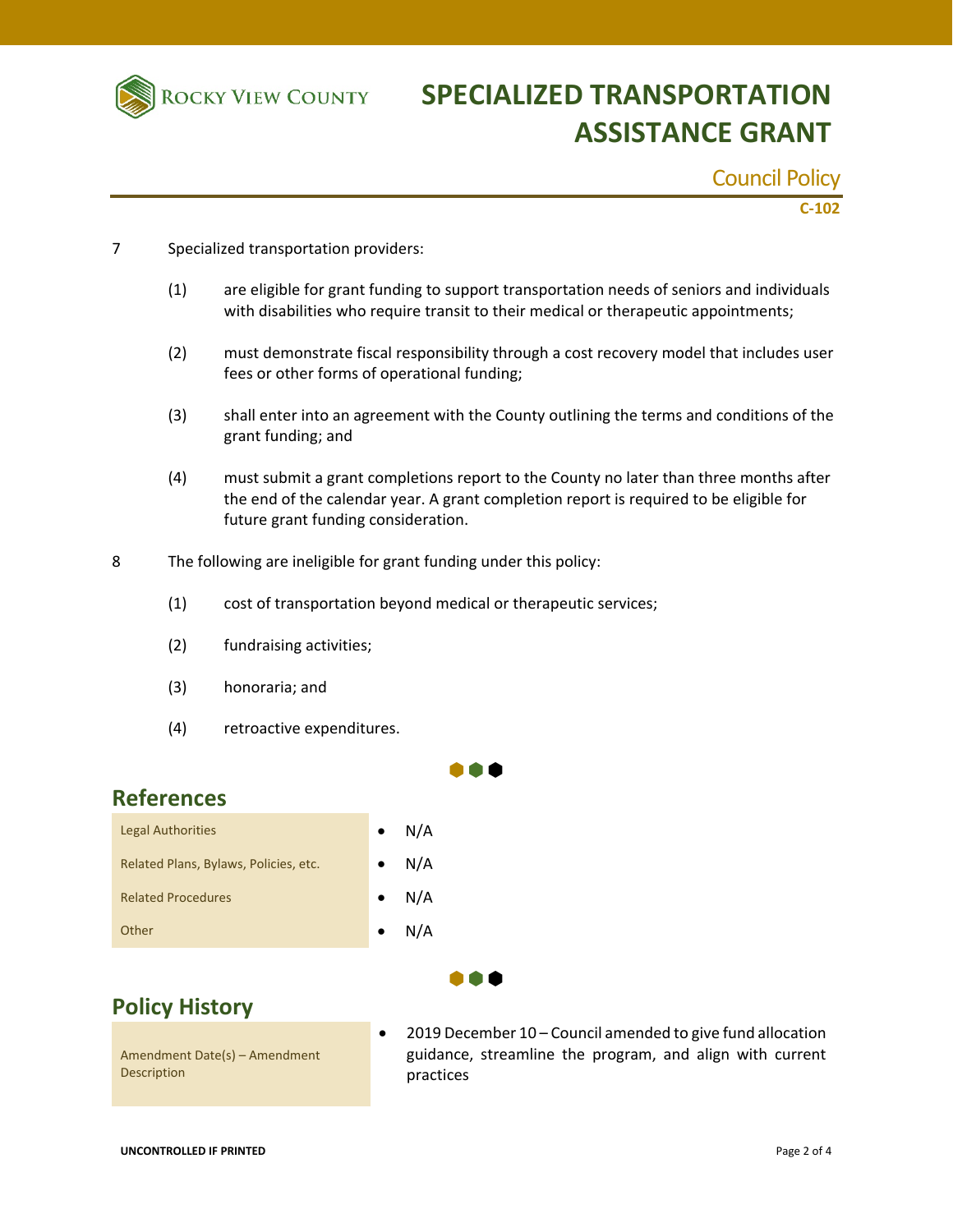

## **SPECIALIZED TRANSPORTATION ASSISTANCE GRANT**

#### Council Policy

**C‐102**

2009 September 08 – Council amended

Review Date(s) – Review Outcome Description

• 2019 November 27 – Minor changes recommended to align with current practices and policy standards



### **Definitions**

- 9 In this policy:
	- (1) "Council" means the duly elected Council of Rocky View County;
	- (2) "County" means Rocky View County;
	- (3) "grant funds" means the amount of funds allocated annually to the specialized transportation grants component of the County's budget;
	- (4) "person with a disability" means:
		- (a) a person who has a substantial physical or mental impairment that is continuous or recurrent;
		- (b) the direct and cumulative effect of the impairment on the person's ability to attend to his or her personal care, function in the community, or function in a workplace, results in a substantial restriction in one or more of these activities of daily living; and
		- (c) the impairment and its likely duration and the restriction in the person's activities of daily living have been verified by a person with the prescribed qualifications;
	- (5) "Rocky View County" means Rocky View County as a municipal corporation and the geographical area within its jurisdictional boundaries, as the context requires;
	- (6) "senior citizen" means a person who is 65 years of age or older;
	- (7) "specialized transportation" means transportation provided for medical or therapeutic services; and